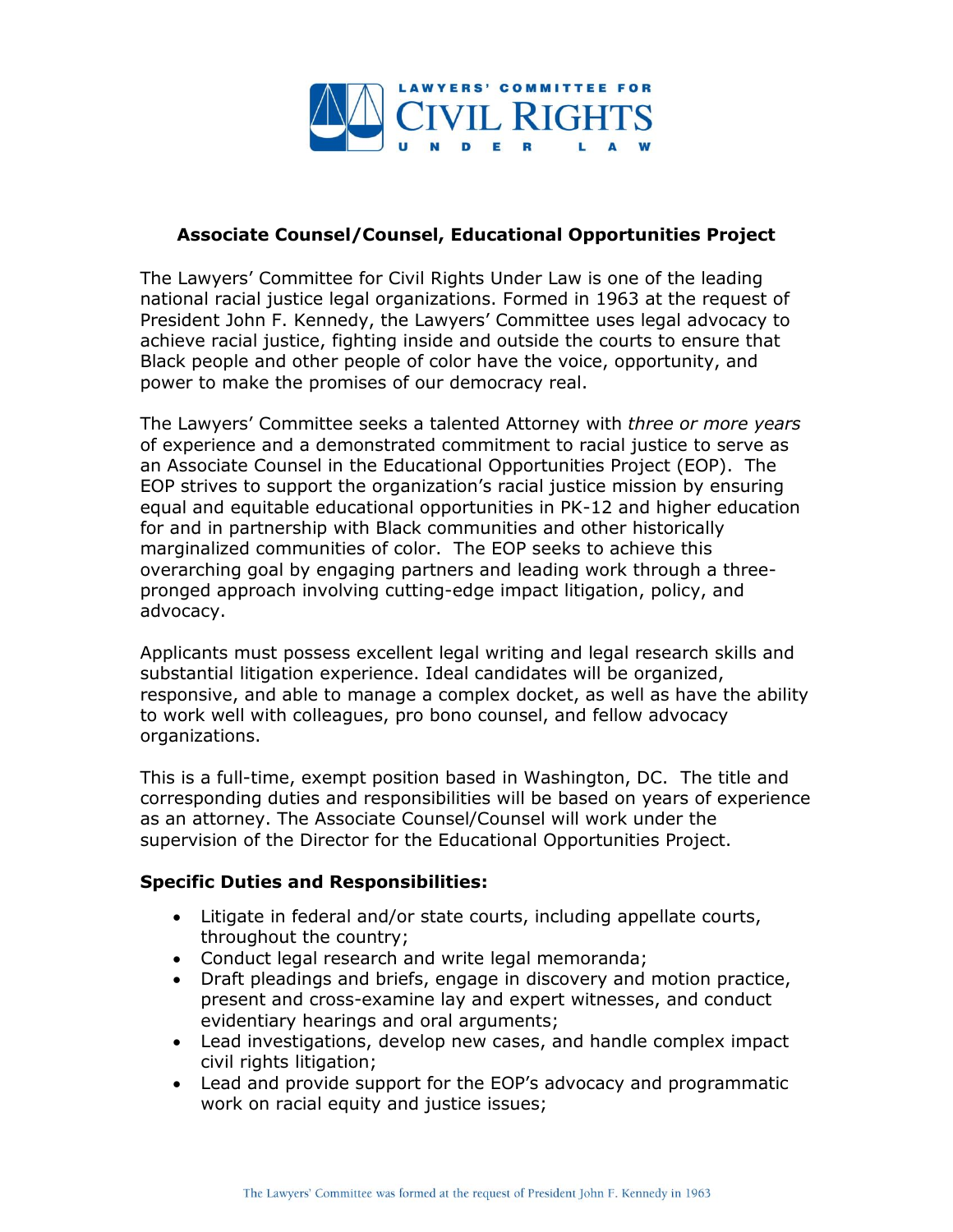- Collaborate with the Policy Project, and when necessary assume leadership, on the EOP's federal and state policy work;
- Create legal resources for coalition partners and state, local, and national organizations;
- Engage in public speaking and articulating Lawyers' Committee positions on various educational civil rights matters;
- Provide guidance and supervision to Interns; and
- Demonstrate a commitment to diversity within and outside the office and implement a community-driven approach to the work.

## **Minimum Requirements and Competencies:**

- Deep commitment to the advancement of racial justice and civil rights;
- Graduation from an accredited law school;
- Active membership in the DC bar or the ability to waive in;
- Minimum 3 years of legal experience;
- Excellent legal analysis and research skills;
- Strong communication skills, both oral and written, including the ability to analyze issues and convey information in a clear, concise, accurate, organized, and convincing manner;
- Preference for a demonstrated experience in developing complex civil rights litigation, especially educational civil rights cases;
- Strong preference for demonstrated experience in brief writing, deposition taking and/or defending, and trial and appellate work in complex federal and state civil rights litigation;
- Strong organizational skills, attention to detail, and the ability to manage multiple, complex tasks;
- Ability to develop, maintain and enhance relationships with diverse groups and coalitions;
- Established leadership skills and ability to collaborate with colleagues and pro bono counsel to develop and implement effective litigation, policy and advocacy strategies;
- Demonstrated ability to take the initiative, think creatively, and work independently;
- Ability to work efficiently and effectively under pressure;
- Ability to travel for litigation, conferences, speaking engagements, and client development;
- Deep commitment to racial justice, diversity, equity, and inclusion, and respect for differences in regards to race, ethnicity, age, gender, gender identity, sexual orientation, religion, ability, and socioeconomic circumstances; and
- Desire to work in, and comfort working in a diverse, inclusive environment.